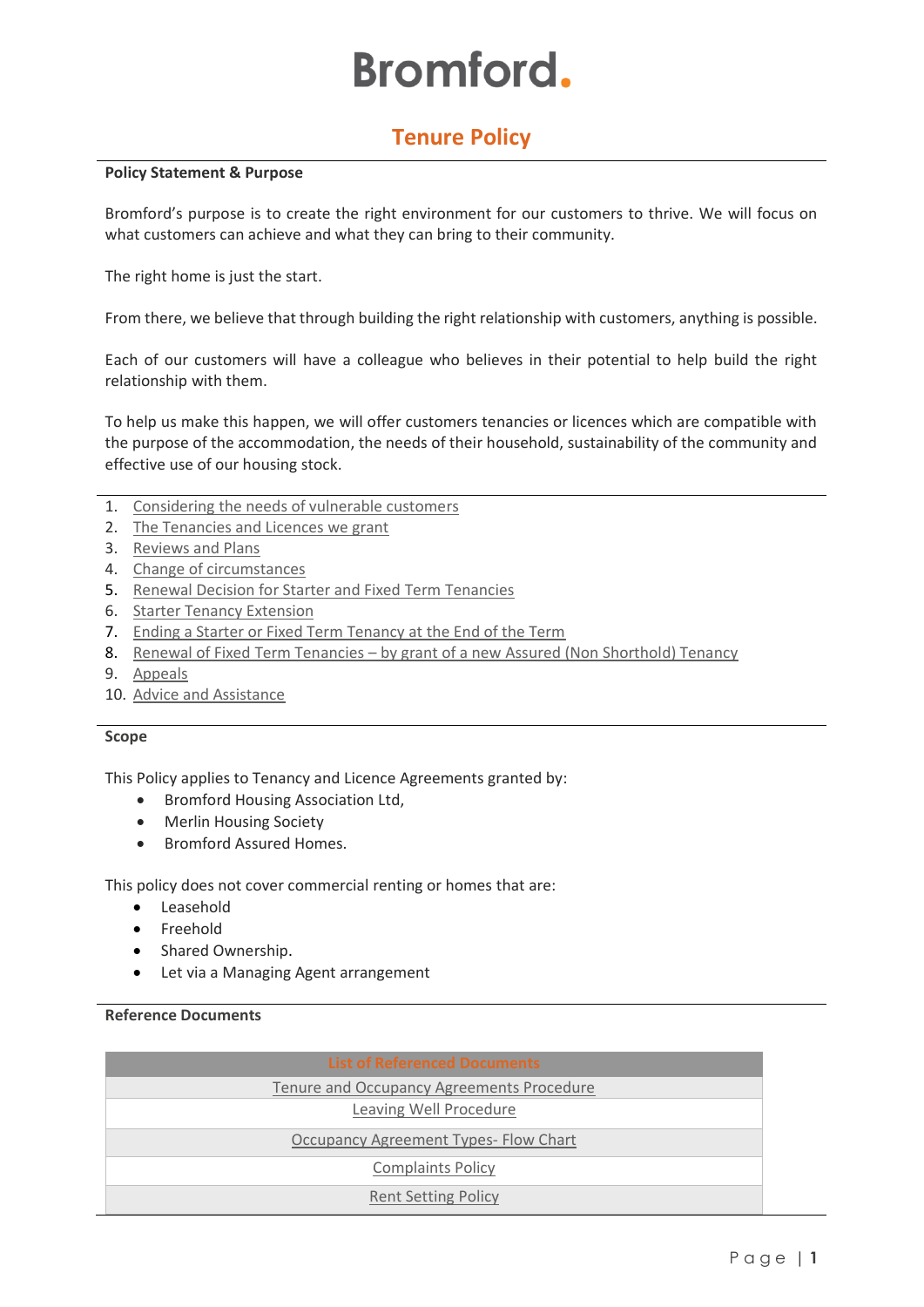| Succession Policy (not yet complete) |
|--------------------------------------|
| <b>Lettings Policy</b>               |
| <b>Mutual Exchange Policy</b>        |
| <b>Anti-Fraud Policy</b>             |
| <b>Domestic Abuse Policy</b>         |

# **Responsibilities**

All colleagues are responsible for carrying out their work in line with this policy and associated How To

Leaders are responsible for ensuring their teams are aware of their responsibilities and receive appropriate training.

The Performance and Practice Manager is responsible for ensuring this Policy is kept up to date and reviewed annually to ensure it meets the need of the business and its customers.

# **Legislative Requirements**

By following this Policy, it ensures that Bromford comply with:

- [The Localism Act 2011](http://www.legislation.gov.uk/ukpga/2011/20/contents/enacted)
- [The Housing Act 1988](http://www.google.com/url?sa=t&rct=j&q=&esrc=s&frm=1&source=web&cd=1&cad=rja&ved=0CD8QFjAA&url=http%3A%2F%2Fwww.legislation.gov.uk%2Fukpga%2F2004%2F34%2Fcontents&ei=HGs5UoysHMPK0AWJv4CQBA&usg=AFQjCNHF-EK9XRzS1cKsxuWl-66jiN8qeQ&bvm=bv.52288139,d.d2k)
- Tenancy Standard (Regulatory Framework)

# <span id="page-1-0"></span>**1. Considering the needs of vulnerable customers**

By getting to know our customers and their households before we make an offer of accommodation, we seek to ensure that we are offering the right home for them in terms of their age, disability, health, and size of household and which will offer them a reasonable degree of stability.

# <span id="page-1-1"></span>**2. The Tenancy and Licences we grant**

We aim to match the right home to the right customer and offer a range of different Tenancy and Licence agreements and decide which one to offer based on:

- The customer's circumstances (including financial)
- The type of home that they are moving to.
- Whether they have held a tenancy before and if so which type.

**Fixed Term Tenancy:** Bromford will no longer issue new fixed term tenancies, having decided to revert to the grant of lifetime assured non-shorthold tenancies (preceded by a starter period) as its standard form of tenure for general needs tenants. No further fixed term tenancies will be issued, and any renewal of a fixed term tenancy will be by way of the grant of a new assured non-shorthold tenancy (see below).

**Enhanced (aka Protected) Assured Tenancy:** These are the most secure form of assured Tenancy that we may grant to a customer. They will only be granted to General Needs customers who:

- Already hold this form of Tenancy because they were living in their homes at the point that it was transferred to Bromford/Merlin from the Local Authority and are moving to another Bromford/Merlin Home. These tenancies will continue to be granted to these qualifying customers providing they remain living in a home with Bromford/Merlin.
- This applies equally to homes let on both an Affordable and Social Rent.

# **Assured (Non-Shorthold) Tenancy:** Will be granted to:

• Existing General Needs Bromford Customers who already have an Assured (non-shorthold) Tenancy. This applies equally to homes let at both a Social and an Affordable Rent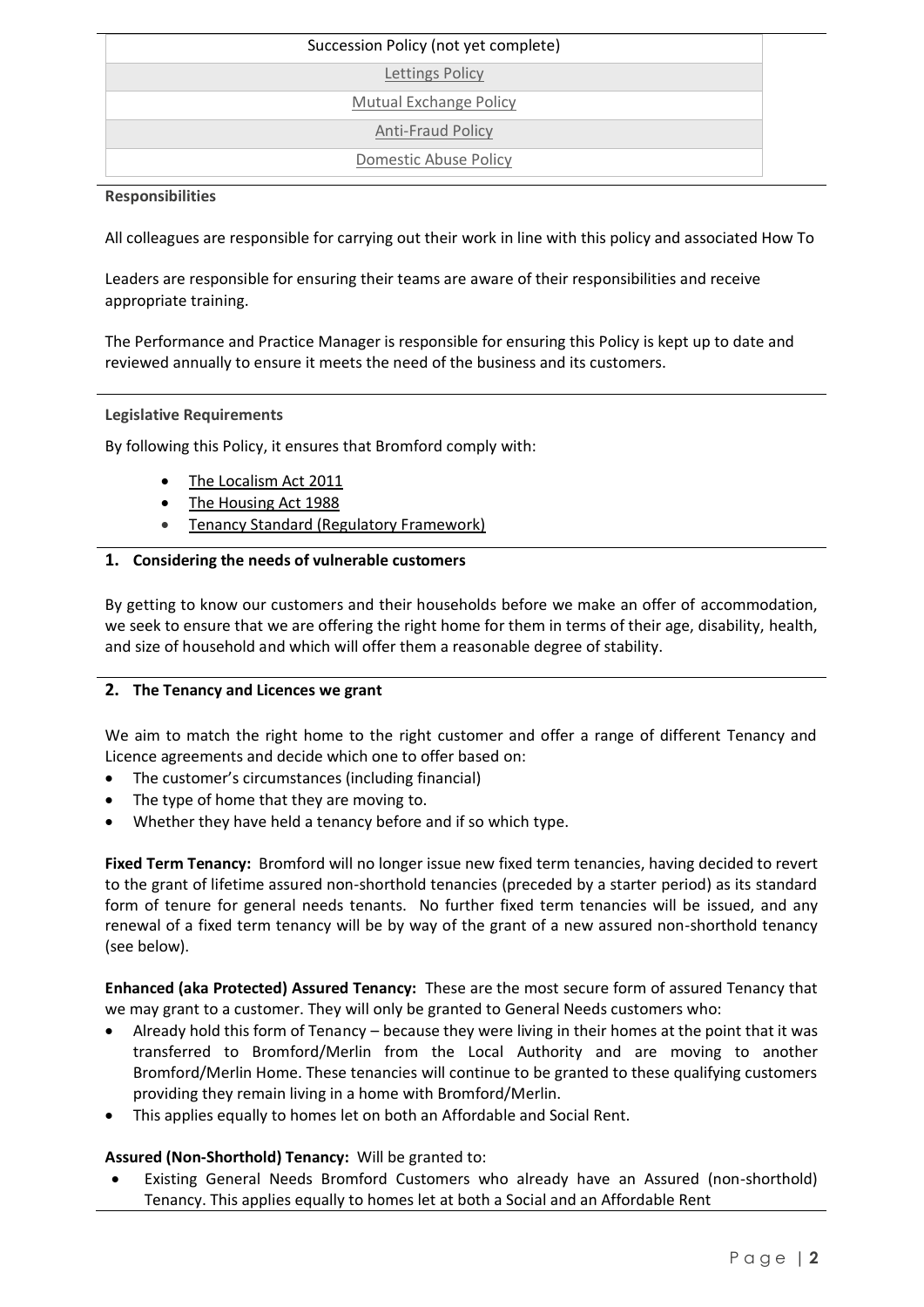- Existing Bromford Customers who have reached the end of their Starter or Fixed Term Tenancy.
- New General Needs Customers who at the time of being made an offer have an Assured (nonshorthold) or secure tenancy with another Housing Association or Local Authority and
	- o The tenancy began on or prior to 1 April 2012, and
	- $\circ$  The tenant(s) have remained social housing tenants since 1<sup>st</sup> April 2012, and
	- o They are not moving to a home let on an Affordable Rent.

**Secure Tenancy:** Bromford have a small number of tenants who hold secure tenancies on registered (fair) rents (granted prior to the Housing Act 1988 coming into force). If a secure tenant moves to another Bromford/Merlin home, they are entitled to a new secure tenancy at a fair rent (under section 35 Housing Act 1988).

**Starter Tenancy > followed by Assured non shorthold Tenancy:** Most customers who are new to Bromford and are moving to a General Needs home, as well as homes classified as either: Sheltered, Housing for Older People, or Retirement Living, will be granted a Starter Tenancy to encourage them to build a relationship with us and make the most out of the services we provide.

The Starter Tenancy will be for a period of 12 months and may be extended once by 6 months - to a maximum of 18 months. Unless the customer is informed otherwise, at the end of the Starter or Extension period the Association will serve notice to convert the Tenancy to an Assured (non-shorthold) Tenancy.

Occasionally, we may attach conditions to the offer of the Starter Tenancy and will agree certain actions that the customer should achieve during the Starter Tenancy period.

**Assured Shorthold Tenancies:** Will be granted to:

- Customers living in homes that are classified as designated or purpose-built Supported Housing.
- Customers living in homes that are classed as Supported such as 'My Place.'
- Market Rented Housing products, where customers pay a Market Rent.
- Intermediate Rent Housing products, where customers pay an Intermediate Rent.
- In General Needs homes where the length of occupation is likely to be short-term, e.g. where the property is leased and there is only a short-term remaining on the lease.

**Assured Shorthold Tenancy – for Bromford Assured Homes:** This type of Tenancy should only be used on homes that are owned by Bromford Assured Homes and let at a market rent. Bromford Assured Homes is not a Registered Provider and therefore this tenancy agreement does not afford customers the same rights as other Tenancies.

**Assured Shorthold Shared Tenancies**: Will be used in Supported Shared Accommodation where customers share facilities, but the property does not meet the definition of a Hostel (see below).

**Contractual Tenancies (Non-Assured Occupancy Agreement):** Will be used where the tenancy is granted on a temporary basis and the customer already has a tenancy of their principal home e.g. when decanting customers temporarily whilst works are completed on their principal home.

**Minor's 'Agreement for Tenancy':** As a person aged under 18 cannot legally hold a tenancy, they will instead be granted an 'Agreement for Tenancy' which will have attached to it the tenancy agreement that they will be granted when they become 18 years old. On the minor's 18th birthday the Agreement for Tenancy automatically falls away and the tenancy agreement is completed with a commencement date to that the customer becomes the legal tenant. The customer will also need a guarantor who will need to sign a Form of Guarantee: this could be a friend, relative or agency (such as Social Services). They will guarantee compliance with the Agreement for Tenancy by the minor including payment of the rent. They will also agree to act as a Litigation Friend if possession proceedings are taken. The situation is more complicated where a minor succeeds to a tenancy, or we want to grant a joint tenancy to someone over 18 and a minor. In these situations, legal advice should be taken as bespoke legal documentation will be necessary to protect the minor's interests.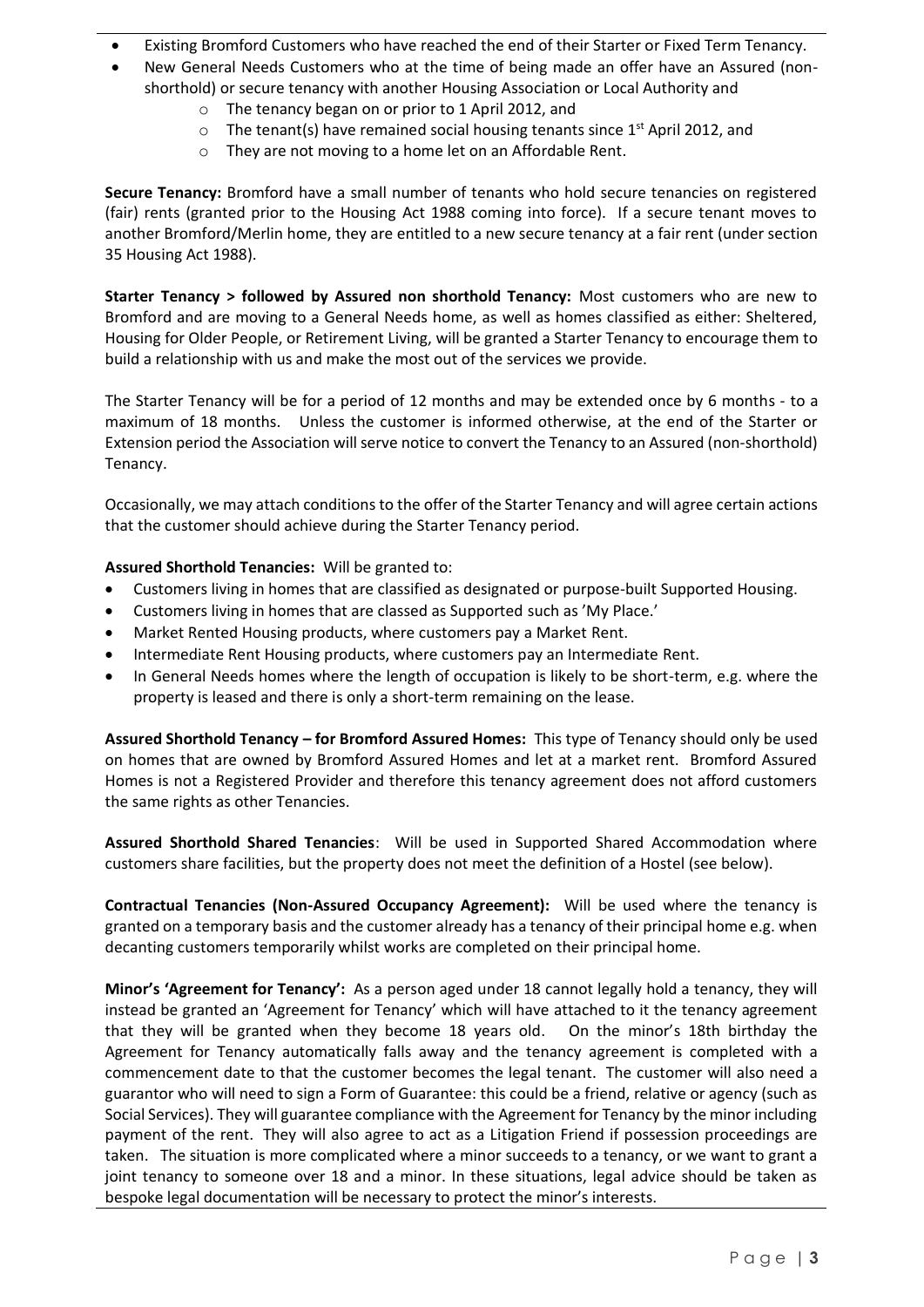**Excluded Licences**: which are excluded from the 1977 Protection from Eviction Act and means that it can be ended with reasonable notice by us and without obtaining a court order for possession. These Licences have very little security and should therefore only be issued in 2 situations:

1) It is a licence to occupy a Hostel that meets the 1985 Housing Act definition (section 622):

- 1. The accommodation is not-self-contained; and
- 2. The accommodation is for a particular group or class of customer (e.g. homeless persons or women seeking refuge from DV); and
- 3. The customers share kitchens/cooking facilities or food is provided.

All the above 3 elements must be satisfied for the accommodation to be categorised as a Hostel.

2) The customer has been granted any type of accommodation pending a decision on their homelessness status by the local authority. In this situation, the property occupied does not have to be a hostel. It is the status of the individual as a homeless person awaiting a decision from the local authority which justifies the use of an excluded licence. Accommodation like this is sometimes referred to as "interim accommodation".

Customers who have been found to be statutorily homeless and are awaiting an offer or where they have continued to occupy after the main duty decision has been made must be given a protected licences or AST depending on the accommodation type.

**Protected Licences**- Will be granted where a licence is appropriate rather than a tenancy, but the accommodation does not fall into the two categories of excluded licence. Licences used in Care Homes are protected licences. A protected licence is covered by the Protection from Eviction Act so can only be needed by giving 28 days' notice to quit and obtaining a court order for possession.

# <span id="page-3-0"></span>**3. Reviews / Plans**

As part of ensuring we build a strong relationship with customers we hold regular reviews. The frequency of these reviews will depend on the customer's circumstances, but each customer will have at least one review with their Neighbourhood Coach each year. The review will include:

- A tenancy fraud check
- Confirming who lives in the property and whether our records are up to date.
- A discussion about the customer's aspirations and the help that we can offer to help meet those aspirations.
- Identifying any difficulties the customer may be experiencing in having a successful home with us and any help that the customer needs to manage their home and contractual responsibilities.
- An assessment of whether the home continues to be the right home for the customer, considering any changes in household circumstances (such as under-occupation or affordability)

Where necessary, we will develop a plan, which wherever possible will be agreed with the customer to help them sustain their tenancy. This will set out any specific actions that will help the customer have a successful tenancy or licence with us.

# <span id="page-3-1"></span>**4. Change of Circumstances**

On occasions, the customer's circumstances may change so significantly that their home no longer continues to be the right home for them. Some examples of this may include:

- The home is now too small or too large and/or the customer's benefits have reduced as a result.
- The home is adapted, and the household no longer require those adaptations.
- The customer's financial position has changed and alternative options such as homeownership or market rent are now available for them.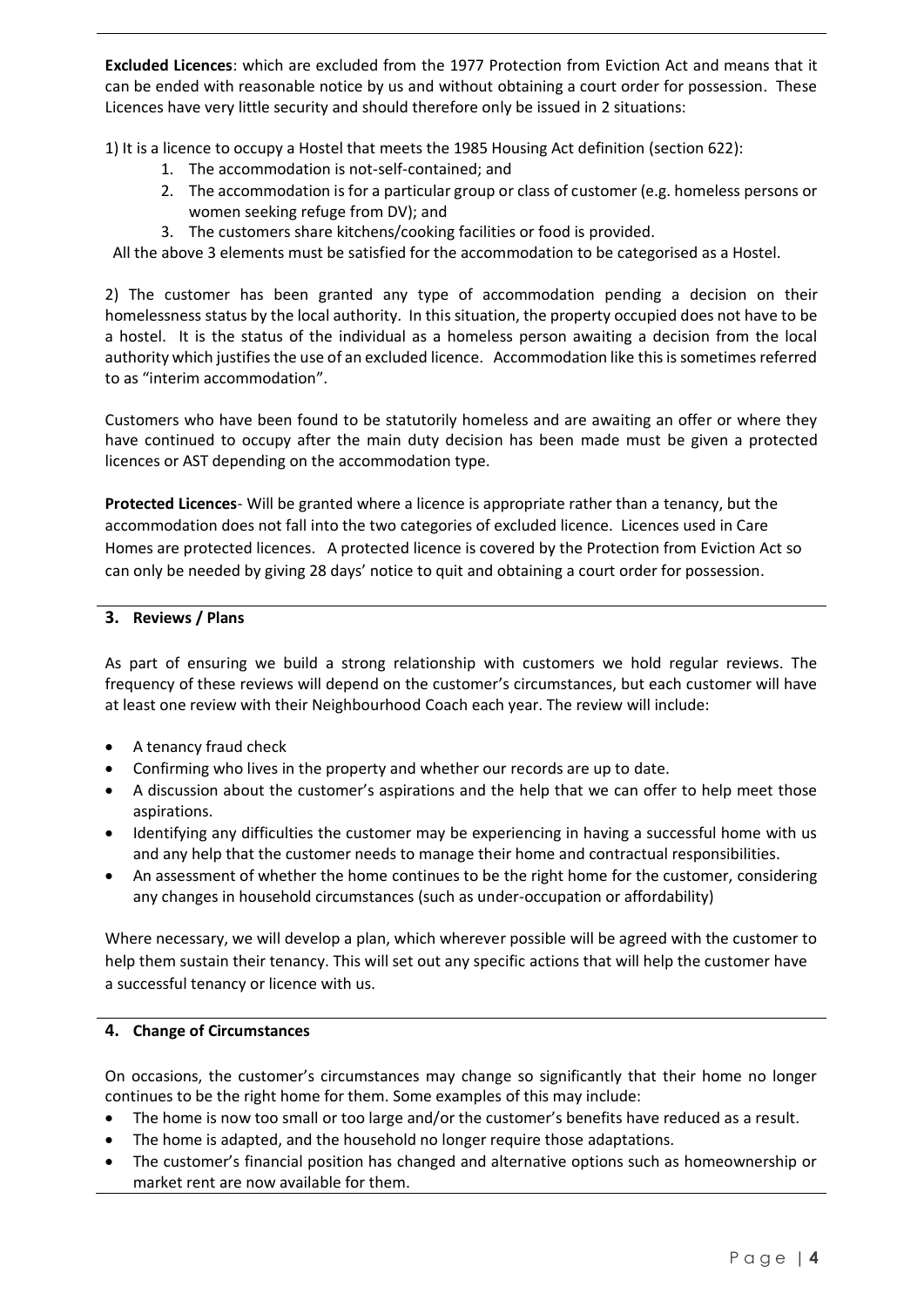The customer is struggling to afford their rent, or their rent payments are presenting a barrier to accessing employment.

In these circumstances we will work with the customer to encourage them to consider a range of alternative housing options.

# <span id="page-4-0"></span>**5. Renewal Decision for Starter and Fixed Term Tenancies**

**Starter Tenancies**: During month 9 of the Starter Tenancy we will decide whether to:

- 1. Convert the Tenancy into an Assured (Non-Shorthold) Tenancy at the end of 12 months; or
- 2. Extend the Starter Tenancy for a period of 6 months up to a maximum of 18 months; or
- 3. Give notice to end the tenancy at the end of the Starter Term.

Unless Bromford have informed the customer otherwise, on the 12-month anniversary of the Starter Tenancy, or the 18-month anniversary if it has been extended, the Association will serve notice to convert the Tenancy to an Assured (non-shorthold) tenancy.

**Fixed Term Tenancies**: 8 Months before the end of any Fixed Term tenancy we will decide whether to:

- 1. Grant a new Assured (Non-Shorthold) Tenancy at the end of the Fixed Term; or
- 2. Give notice to end the tenancy at the end of the Fixed Term.

**Renewal Decisions:** As part of our ongoing relationship, customers will be kept informed during their Tenancy of any issues likely to affect the outcome at the end of the Starter or Fixed Term Tenancy. In making the decision we will consider:

- any breaches of their Tenancy, including arrears and whether the customer is working with us to resolve these issues or not.
- Whether the home meets the needs of the customer and / or best use of stock i.e. if there are adaptations that the customer has that they do not need, or the property is under occupied.
- If a customer's income has increased to more than £60k per annum.

# <span id="page-4-1"></span>**6. Starter Tenancy Extension**

The customer will be informed in writing of our decision prior to the 12-month anniversary of the Starter Tenancy, setting out:

- The reason for the extension to the Starter Tenancy:
- Any specific actions that the customer must complete during the 6-month extension period.
- The consequences of failing to complete the agreed actions.
- The customer's right to appeal.

# <span id="page-4-2"></span>**7. Ending a Starter or Fixed Term Tenancy at the End of the Term**

In the unlikely event that the Starter or Fixed Term Tenancy is to be ended, the customer will be notified in writing of our decision and the reasons for this:

- For Starter Tenancies the letter will give two months' notice in line with section 21 Housing Act 1988
- For Fixed Term Tenancies the letter will give at least 6 months' notice prior to the end of the fixed term followed by service of a section 21 Notice giving 2 months' notice.

At the time, a Section 21 Notice is issued, if we have already started legal action to end the tenancy (for rent arrears or Anti-Social Behaviour for example), the legal action will continue. The tenancy will be ended by whichever action ends the tenancy soonest, this includes the use of Ground 8.

On the expiry of the Section 21 Notice, the customer will be required to vacate the property. If the customer fails to vacate the property, possession proceedings will be taken to obtain possession.